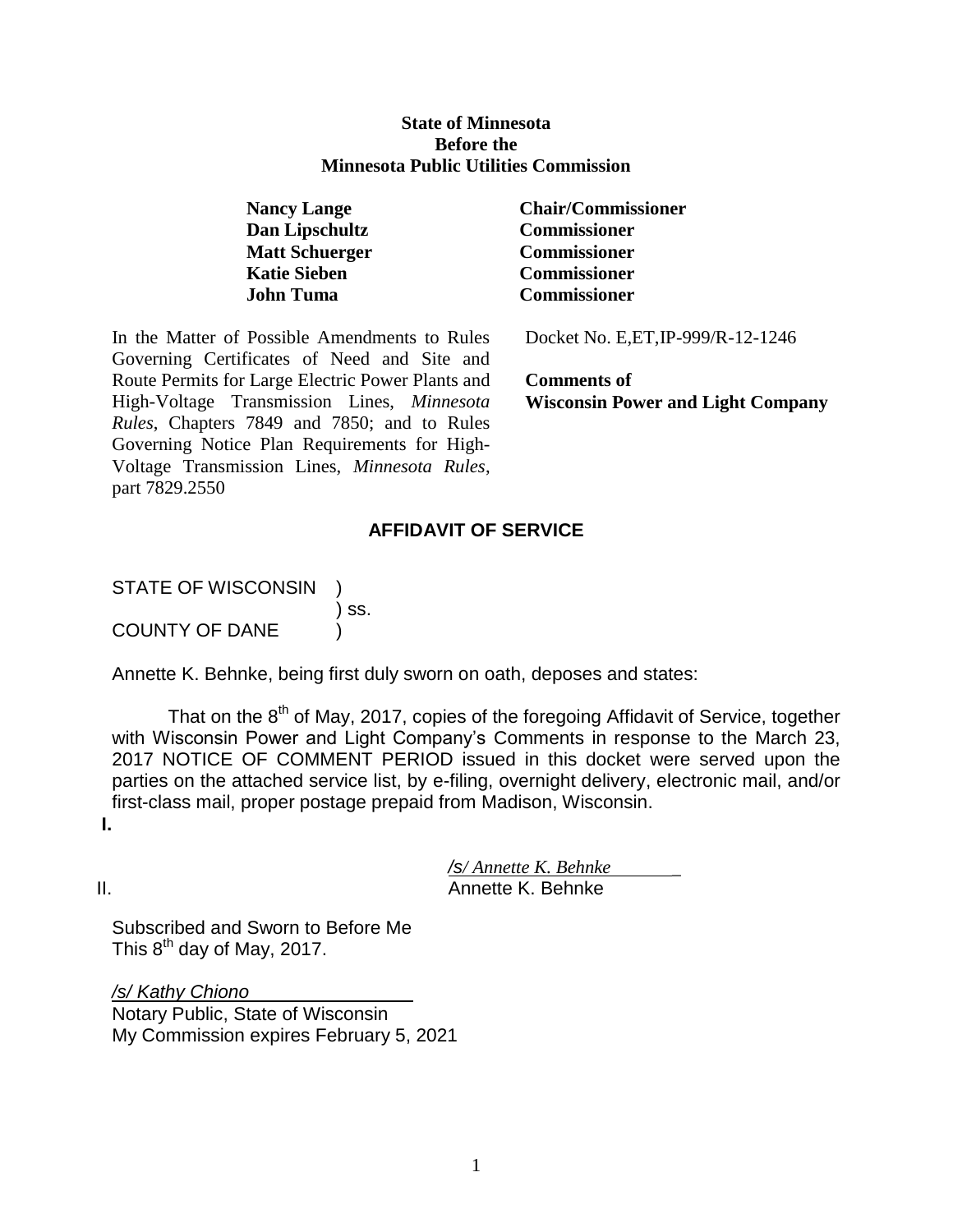#### State of Minnesota Before the Minnesota Public Utilities Commission

| Nancy Lange           |
|-----------------------|
| Dan Lipschultz        |
| <b>Matt Schuerger</b> |
| <b>Katie Sieben</b>   |
| John Tuma             |

Chair/Commissioner Commissioner Commissioner Commissioner Commissioner

In the Matter of Possible Amendments to Rules Governing Certificates of Need and Site and Route Permits for Large Electric Power Plants and High-Voltage Transmission Lines, *Minnesota Rules*, Chapters 7849 and 7850; and to Rules Governing Notice Plan Requirements for High-Voltage Transmission Lines, *Minnesota Rules*, part 7829.2550

Docket No. E,ET,IP-999/R-12-1246

**Comments of Wisconsin Power and Light Company**

Wisconsin Power and Light Company (WPL) respectfully submits these COMMENTS in response to the March 23, 2017 NOTICE OF COMMENT PERIOD issued in this docket. This docket reflects the Commission's ongoing efforts to revise Chapters 7849 (Certificate of Need or CON) and 7850 (Site and Route Permits) so as to "update[e], improv[e], and clarify[] the Commission procedures for evaluating applications for certificates of need and site and route permits and incorporating new statutory criteria governing certificates of need."<sup>1</sup> WPL provides these comments in the context of its ownership and operation of the Bent Tree Wind Project (Bent Tree), located in Freeborn County.<sup>2</sup>

Minn. Stat. § 216B.243, subd. 8(7) (enacted in 2014) provides exemption from CON requirements for a wind energy conversion system owned by an independent power producer (IPP) unless the output is sold to providers of retail or wholesale electric service to Minnesota customers. The application of that exemption should be clarified in the proposed amendments to Chapter 7849.

 $\overline{a}$ 

<sup>&</sup>lt;sup>1</sup> MARCH 9 BRIEFING PAPERS AT 1.

<sup>2</sup> *See* Docket No. ET-6657/WS-08-573 (Site Permit) and Docket No. ET-6657/CN-07-1425 (Certificate of Need).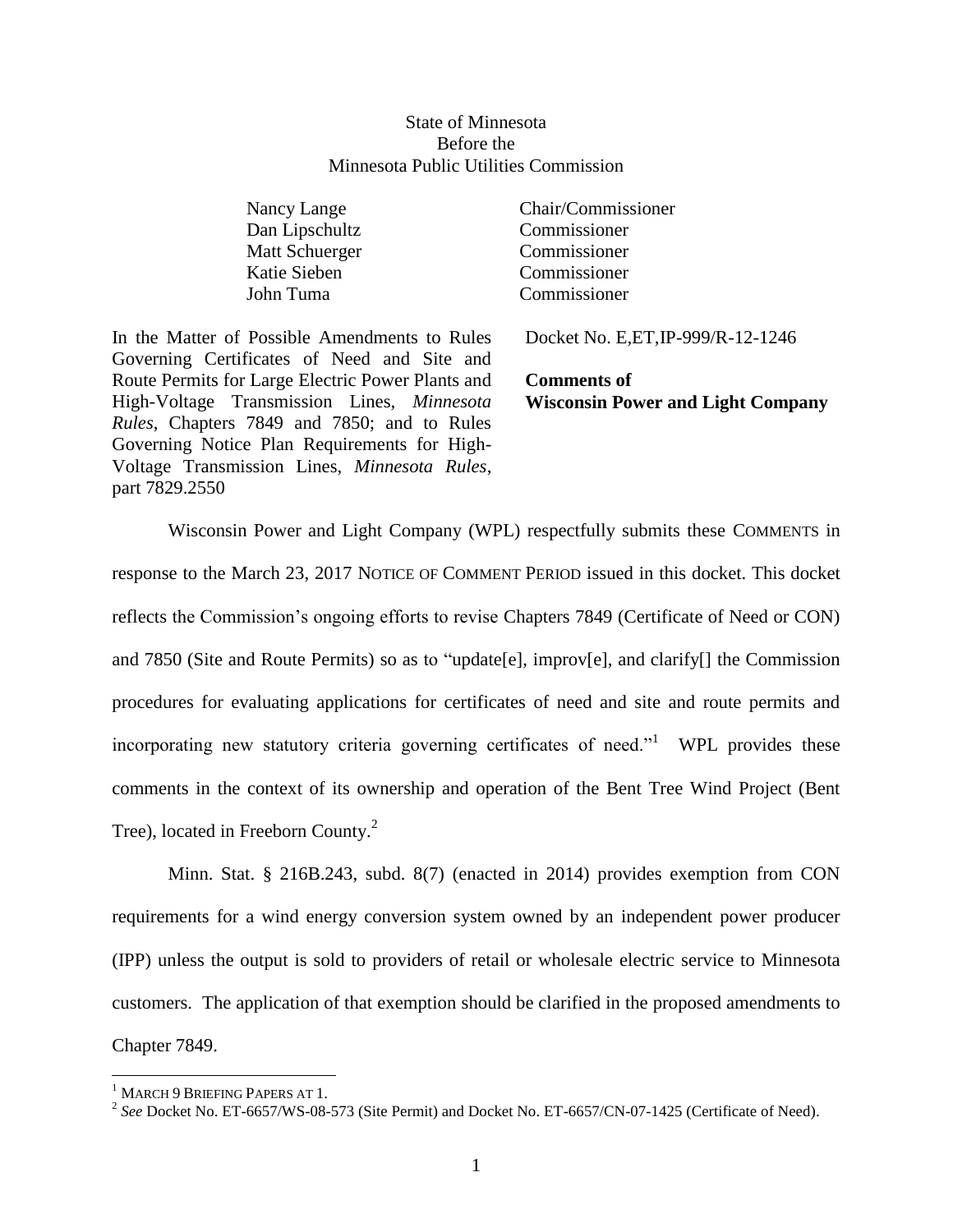## **A. 7849.0010, sup. 12 [Definition of IPP] 7849.0030, sup. 2 [Scope], and 7849.0255 [IPP LEGF Application]**

Recent amendments to Minn. Stat. § 216B.243, subd. 8(7) apply CON requirements to

certain independent power producer (IPP) projects, as noted by the Briefing Papers:<sup>3</sup>

Recent legislative changes to Minn. Stat. § 216B.243, subd. 8(7), apply the certificate of need requirements to independent power producers who intend to sell electric output to retail electric utilities and wholesale service providers, *excluding sales to* the Midcontinent Independent Transmission System Operator (MISO). (Emphasis added.)

IPP projects that sell to MISO are excluded by the statute, but the statute also excludes from the

CON requirement any IPP wind or solar projects that do not provide retail service in Minnesota

or wholesale service to another entity in Minnesota. The proposed rules, including the definition

of IPP, should expressly recognize and incorporate both of those exclusions in order to preclude

possible confusion or inconsistencies between the rules and the statute.

Minn. Stat. § 216B.243, subd. 8(7) establishes the exclusions for some IPP projects,

reading as follows:

Subd. 8. **Exemptions.** (a) This section does not apply to:

\*\*\*

(7) a wind energy conversion system or solar electric generation facility if the system or facility is owned and operated by an independent power producer and the electric output of the system or facility *is not sold to* an entity that provides retail service in Minnesota or wholesale electric service to another entity in Minnesota other than an entity that is a federally recognized regional transmission organization or independent system operator; (Emphasis added.)

In effect, the CON process does not apply to an IPP owned and operated wind energy conversion system or solar electric generation facility unless the output is sold to an entity that provides retail or wholesale service in Minnesota. For example, if Minn. Stat. § 216B.243, subd. 8(7) had been in effect when WPL's Bent Tree Wind Project was developed in 2009, Bent Tree would not

 $\overline{a}$ <sup>3</sup> MARCH 9 BRIEFING PAPERS at 5. *See also* 2010 Minn. Laws Ch. 254, § 13.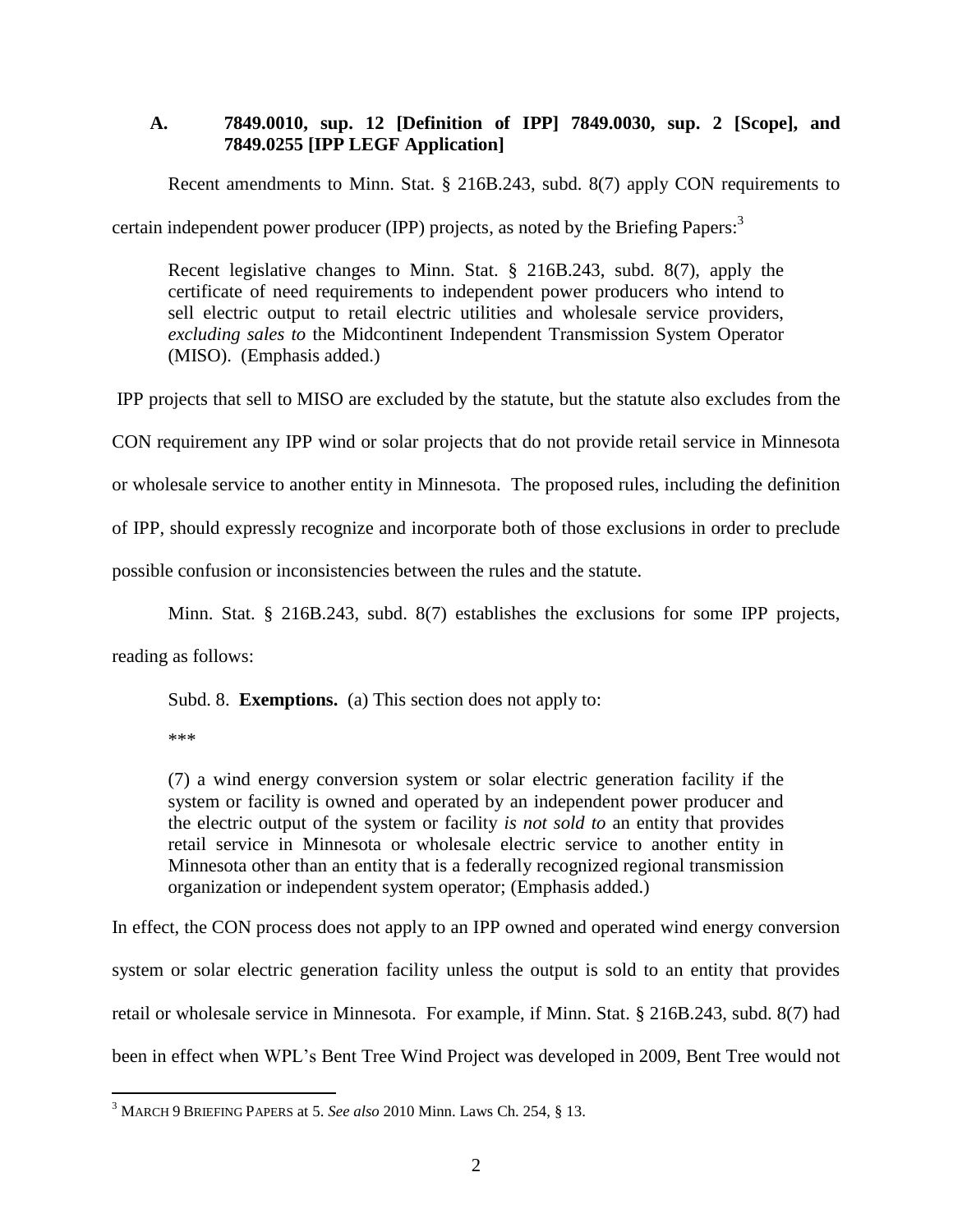have needed a CON, nor would it have needed a waiver from certain requirements associated with the CON, because WPL's Bent Tree Wind Project does not provide or sell either retail or wholesale electric service to customers in Minnesota. This conclusion is further supported by a House Research Department report that characterized the IPP exemption as one that "Exempts wind and solar facilities not owned and operated by a utility and whose output is not sold in Minnesota from obtaining a certificate of need from the Public Utilities Commission prior to construction<sup>"4</sup>

Based on these factors, WPL respectfully requests that the following amendments be made to the draft rules in order to preclude possible confusion or inconsistencies between the rules and the statute.

First, the description of the exemption in 7849.0030 should be clarified as follows:

Subp. 2. **Exemption.** Notwithstanding subpart 1 or any other provision in this chapter, a certificate of need is not required under this chapter for a facility, including an expansion of a facility, exempted by Minnesota Statutes, section 216B.243, subdivisions 8 and 9, section 216B.2422, subd. 6, and section 216B.2425, subd. 3.

Second, the definition of IPP in Minn. R. 7849.0100 should be amended to clarify that

the provision of retail electric service *to end users who are located in Minnesota* will exclude an

owner or operator of electric generation facilities from the definition of IPP:

 $\overline{a}$ 

Subp. 12a. **Independent Power Producer.** "Independent power producer" means any person engaged in the business of owning, operating, maintaining, or controlling equipment or facilities for furnishing electric generation but does not include a public utility, municipal electric utility, municipal power agency, cooperative electric association that provides electric service at retail to Minnesota consumers, a generation and transmission cooperative power association, or any other entity providing retail electric service to end user customers in Minnesota.

<sup>4</sup> House Research Department, House Research Bill Summary: H.F. 2834 (Mar 31, 2014), <http://www.house.leg.state.mn.us/hrd/bs/88/HF2834.pdf> (emphasis added).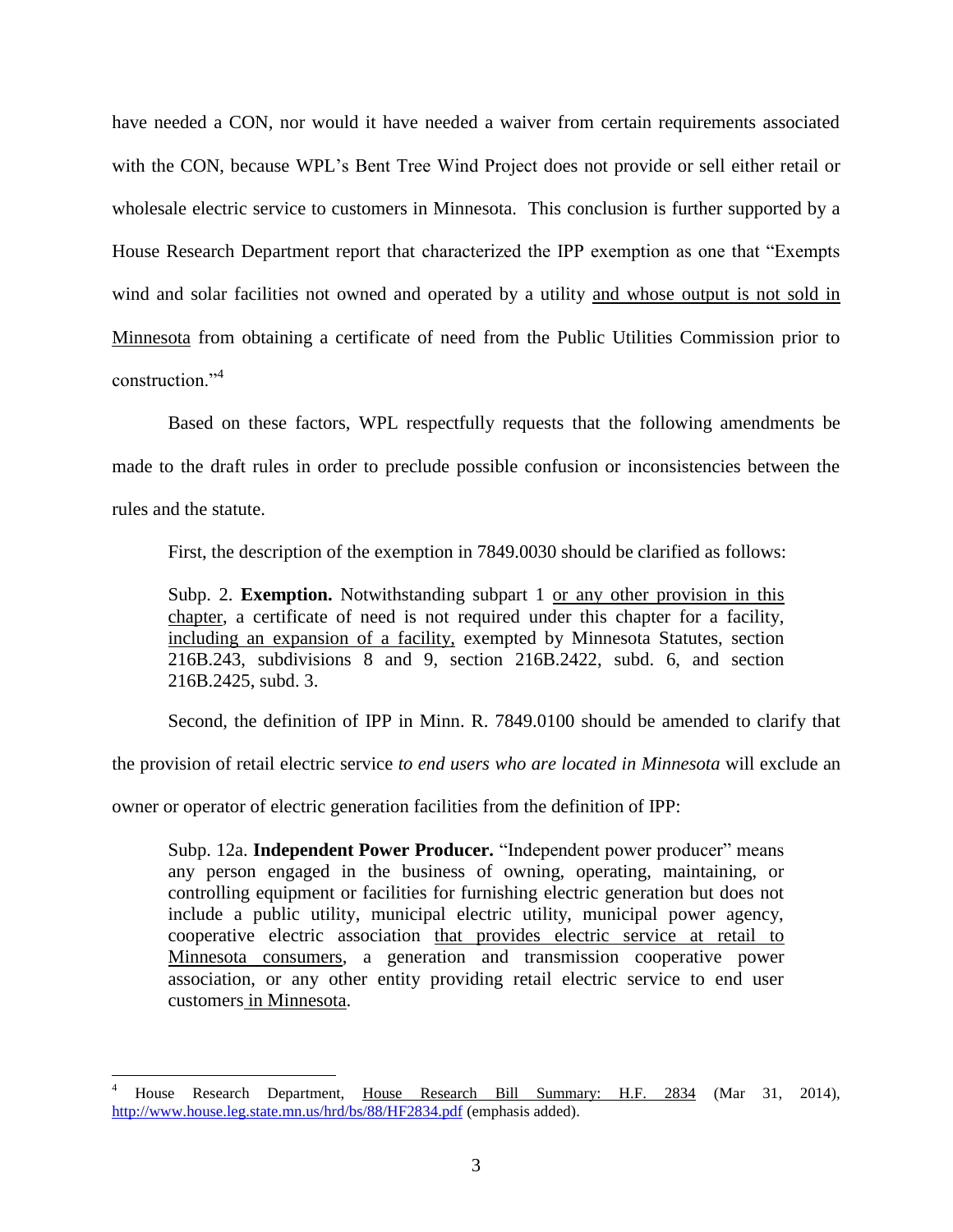Third, proposed Minn. R. 7849.0255 should be amended to expressly reflect the

Legislature's determination that certain IPP projects (that do not provide power for retail service

to customers in Minnesota) are completely exempted from the CON requirements:

# **7849.0255 INDEPENDENT POWER PRODUCER LEGF APPLICATION**.

An independent power producer proposing an LEGF that is not exempt from the obligation to obtain a certificate of need under Minnesota law must provide relevant data in the following manner.

Fourth, proposed Minn. R. 7849.0255 should be amended to clarify that utility data to be

provided by an IPP pertains only if the purchaser provides service to Minnesota end user

customers:

Subp. 1. **Utility data**. If the applicant has entered into a power purchase agreement with a utility serving end user customers who are located in Minnesota, the applicant must provide the data required under part 7849.0250 and parts 7849.0270 to 7849.0300 from the utility for the proposed facility. The application must also include the docket number for the commission proceeding in which the power purchase agreement was approved.

…

Subp. 3. **Relevant available data**. If the applicant has not entered into a power purchase agreement with a utility serving end user customers who are located in Minnesota, and does not have access to the data required under part 7849.0250 and parts 7849.0270 through .0300, the applicant must provide the following: …

Together, these changes more clearly conform the rules to Legislature's intent (reflected in

Minn. Stat. § 216B.243, subd. 8(7)) that CON requirements do not apply unless the output of an

IPP wind energy conversion facility is sold to providers of retail (or wholesale) electric service to

Minnesota customers.

### **B. 7849.0200 [Application Form and Manner of Filing]**

WPL has previously received exemptions from specific CON information requirements

in connection with Bent Tree, a process that was of great importance to the preparation of WPL's